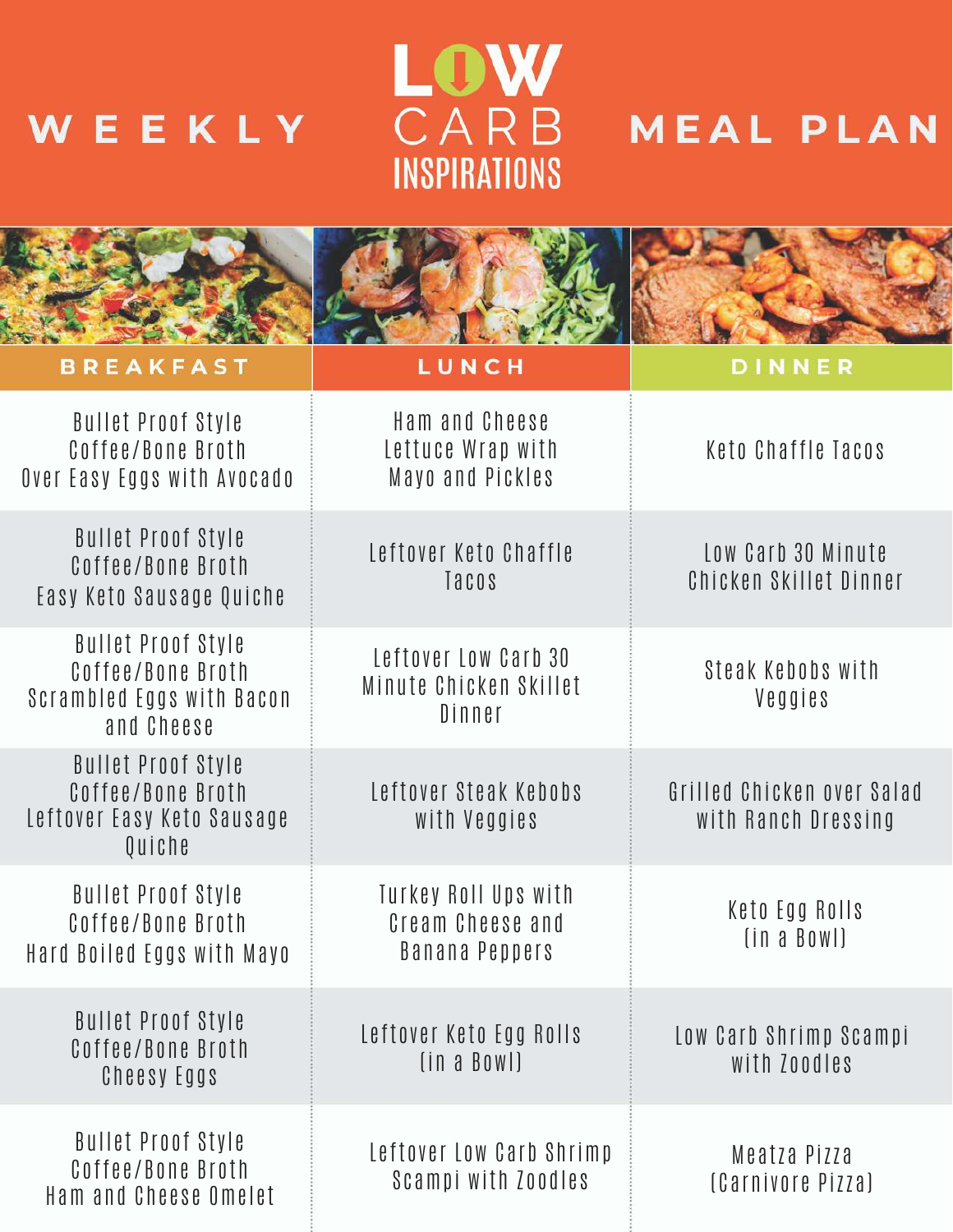

### **KETO SAUSAGE QUICHE**

#### CRUST INGREDIENTS

6tbs butter 1 oz cream cheese 1smallegg 1/2tsp salt 1/8tsp xanthan gum 1 tbs Psylliumhusk 1 tbstapioca starch 1cups almond flour 1/8cup coconut flour

#### FILLING INGREDIENTS

6eggs 1/3cup sourcream 1 tbsp sriracha sauce 1/2lb ground porksausage 1/2tsp salt 1/2tsp pepper 1/2tsp garlic powder 1/2tsp onion powder 1/2tsp thyme 1cup Romano cheese,shredded 1/2 cup cherry tomatoes, chopped

#### **INSTRUCTIONS**

- Makethecrust first. 1.
- Preheat oven to 350 degrees. 2.
- 3. In a medium-size frying pan fry up the ground pork sausage until it's no longer pink. Drain the fat.
- 4. In a medium bowl, add the eggs and whip them with a fork until they are frothy.
- 5. Add the sour cream, sriracha sauce, salt, pepper, garlic powder, onion powder, thyme, cherry tomatoes, and shredded romano cheese. Mix these ingredients until it's fully combined.
- 6. Add the ground pork to the egg mixture and mix it well.
- /. Pour the egg mixture into the precooked savory pie crust.
- 8. Add a small 2-inch sheet of aluminum foil around the crust of the pie dough to prevent it from burning.
- 9. Bake the quiche at 350 degrees for about 40 to 45 minutes until it's fully cooked in the center. You can tell if it's fully cooked by placing a toothpick in the center. If the toothpick comes out clean, it's done.

SERVES 10 Calories 364, Total C 6.5g, Fiber 1.8g, Net C 4.7g, Sugars 1.6g, Fat 25.3g, Protein 19.2g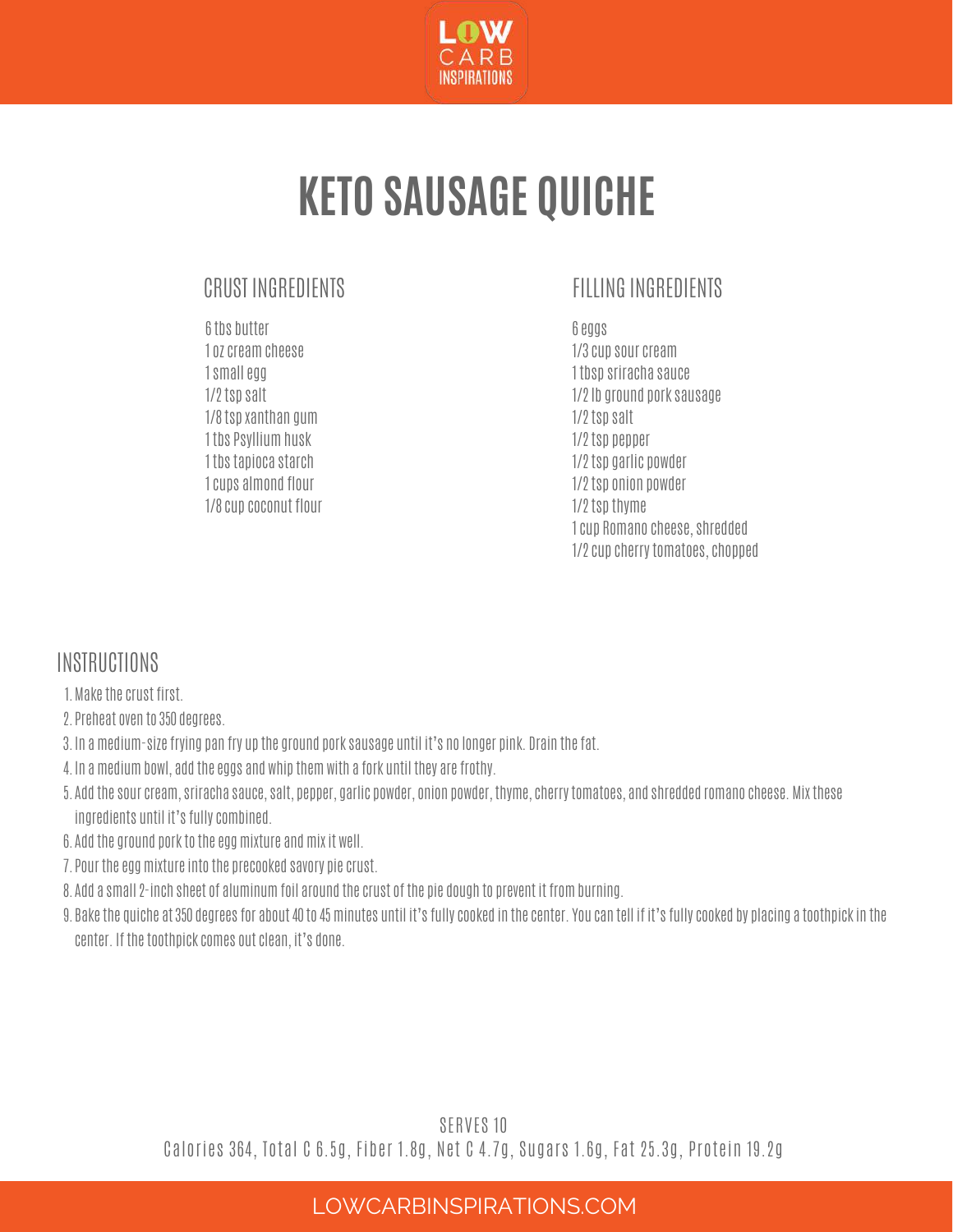

### **KETO TACO CHAFFLES**

### CHAFFLE INGREDIENTS

1/2cup cheese(cheddar ormozzarella),shredded 1egg 1/4teaspoon Italian seasoning

### TACO SEASONING INGREDIENTS

1 teaspoon chili powder 1 teaspoon ground cumin 1/2teaspoon garlic powder 1/2teaspoon cocoa powder 1/4teaspoon onion powder 1/4teaspoon salt 1/2teaspoon smoked paprika

INSTRUCTIONS

- 1. Cook your ground beef or ground turkey first.
- 2. Add all the taco meat seasonings. The cocoa powder is optional but it totally enhances the flavors of all the other seasonings!
- 3. While you are making the taco meat, start making the keto chaffles.
- 4. Preheat the waffle maker. I use a mini waffle maker.In a small bowl, whip the egg first.
- Add theshredded cheese and seasoning. 5.
- 6. Place half the chaffle mixture into the mini waffle maker and cook it for about 3 to 4 minutes.
- /. Repeat and cook the second half of the mixture to make the second chaffle.
- 8. Add the warm taco meat to your taco chaffle.
- 9. Iop it with lettuce, tomatoes, cheese, and serve warm!

SERVES 4 Calories 219, Total C 1.9g, Fiber 0.6g, Net C 1.3g, Sugar 0.3g, Fat 9.6g, Protein 30g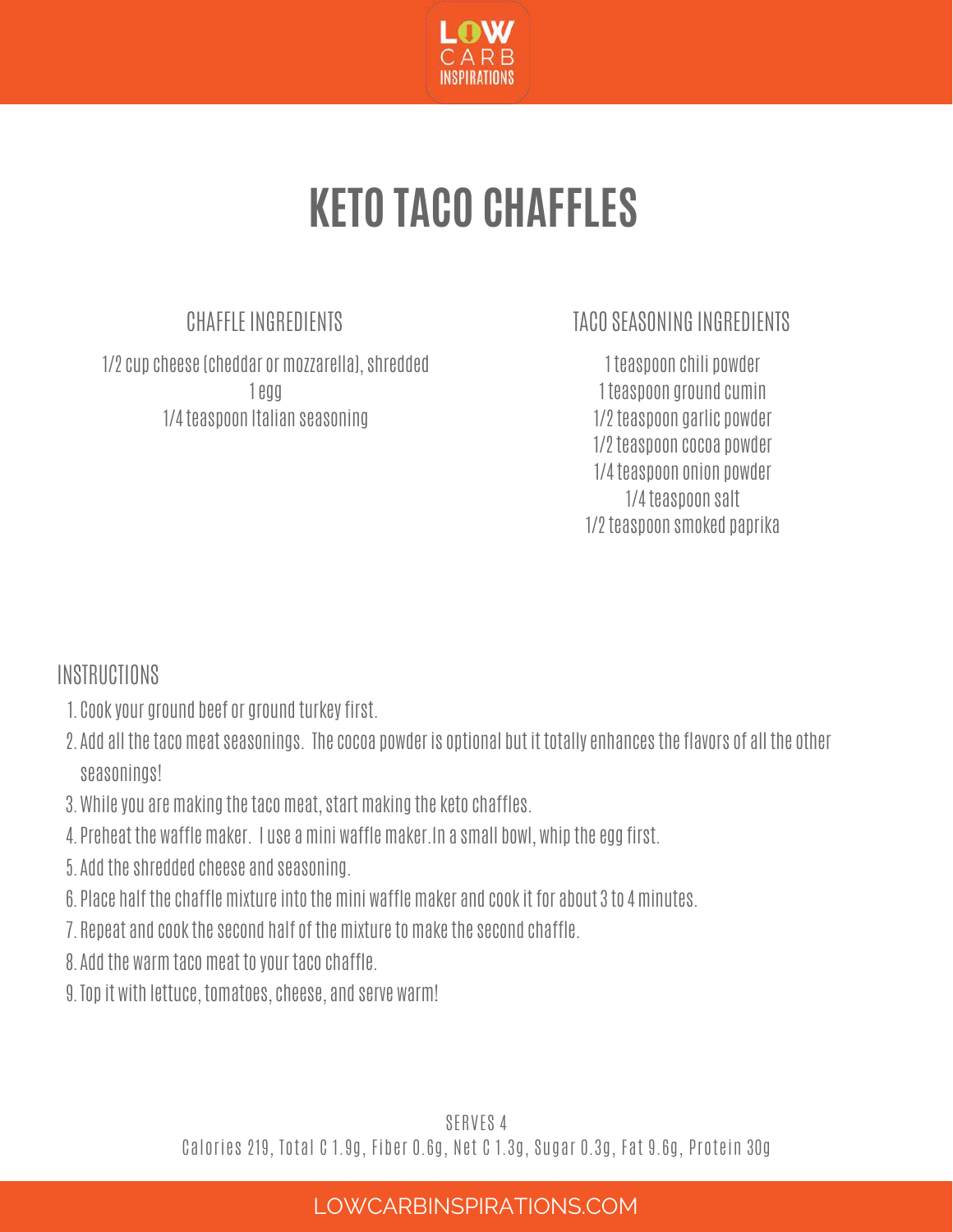

### **LOW CARB 30 MINUTE CHICKEN SKILLET DINNER**

LOW CARB 30 MINUTE CHICKEN SKILLET DINNER INGREDIENTS

6-10chicken tenders 2tablespoons of olive oil salt and pepper to season 1/2 onion chopped 2 bayleaves 1/2tablespoon of dried oregano 3sprigs of thyme 3cloves of garlic,minced 1 cup of grape tomatoes 1 tablespoon of Worcestershire sauce 28 ouncescrushed tomatoes 2cups ofmozzarella cheeseshredded Parmesan cheese shavings for garnish

### INSTRUCTIONS

- 1. In a medium bowl, season chicken with salt and pepper.
- 2. In a large pan over medium-high heat, warm oil and add in chicken. Cook chicken 3-4 minutes per side until the center is no longer pink and the juice is clear. Remove chicken, and set to the side.
- 3. Add in the onion and seasonings. Cook for 2 minutes, or until onions have softened.
- 4. Lower heat to medium-low.
- 5. Add in the tomato sauce, garlic, tomatoes, and Worcestershire sauce.
- 6. MIX together, add in chicken and cook sauce for five minutes.
- /. Once the chicken has warmed through (about 5 minutes), top with shredded mozzarella cheese and place under the broiler until thecheese hasmelted and has a slight golden color, about2-3minutes.

Serve. 8.

Serves 6 Calories 385, Total C 8.9g, Fiber 1.6g, Net C 7.3g, Sugar 4.1g, Fat 22.3g, Protein 37.2g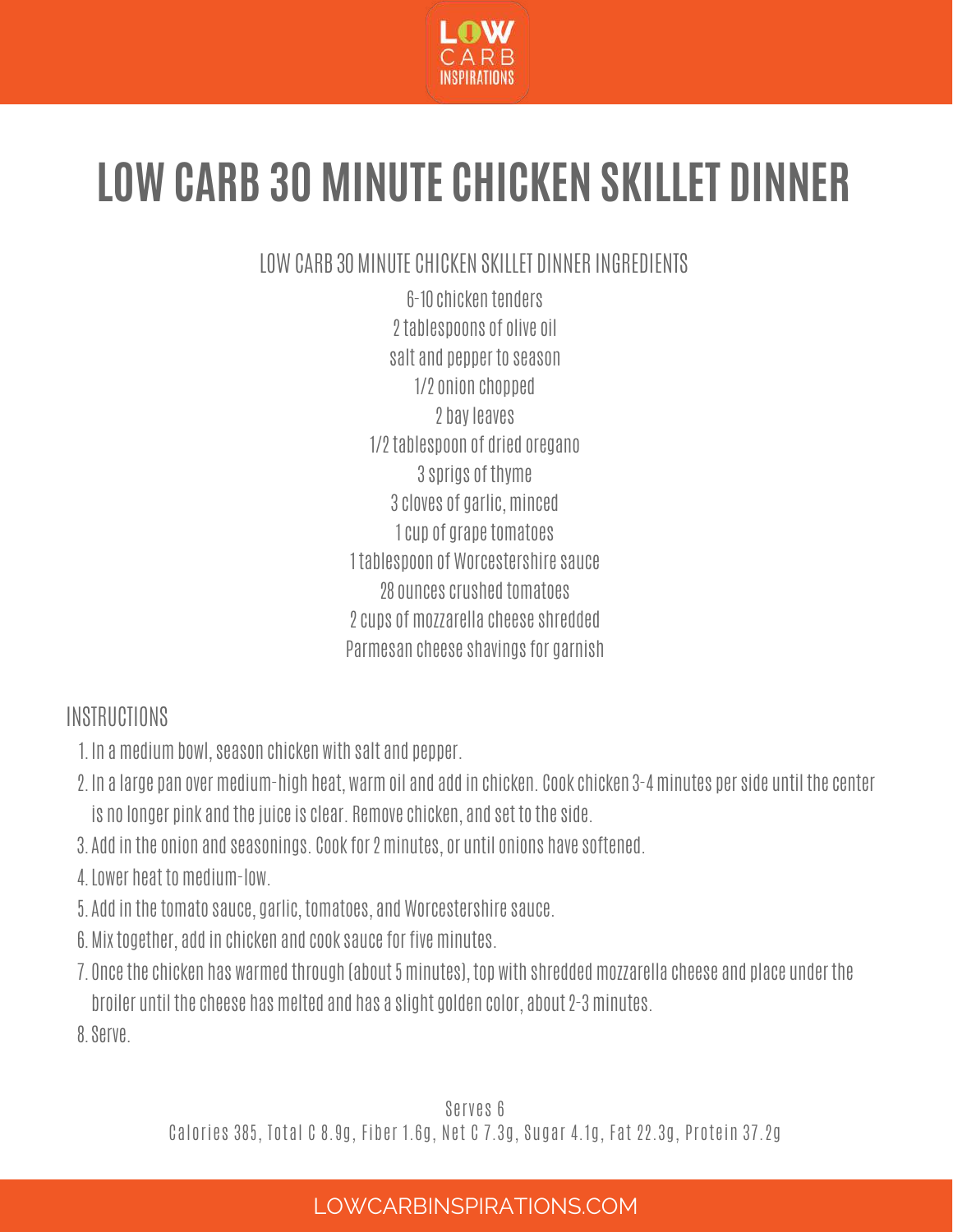

## **KETO EGG ROLLS (IN A BOWL)**

### KETO EGG ROLLS IIN A BOWLI INGREDIENTS

1 pound ground pork 1 teaspoon of sesame oil 1cup of green onions,chopped 2tablespoons of ground ginger 1 tablespoon of minced garlic 11/2 teaspoons of salt (or to taste) 1 teaspoon of ground black pepper or to taste 16 ounces of trio colorcoleslawmixture 2eggs,scrambled sesame seeds to garnish 1/4cup liquid aminos(orsoysauceifyou prefer)

### **INSTRUCTIONS**

- In a large pan overmedium-high heat, add in oil and once heated through add in pork,salt, and pepper. Cook pork until browned, about6-7minutes,stirring as needed.
- Add in 1/2 cup of green onions and ginger, lower heat to medium and continue cooking for 3 minutes, stirring as needed.
- Gently add in coleslawmixture,stirring occasionally untilcoleslaw istender.
- $\bullet$  Add in the liquid aminos (or soy sauce) and precooked scrambled eggs.
- $\bullet$  Cook for an additional minute and taste to see if it needs additional salt and pepper. Then top with the remaining green onions and serve.
- See, it's fairly easy! It's a hearty recipe that's full of flavor too!

SERVES 8 Calories 115, Total C 3.7g, Fiber 1.2g, Net C 2.5g, Sugar 1.7g, Fat 4.2g, Protein 15.1g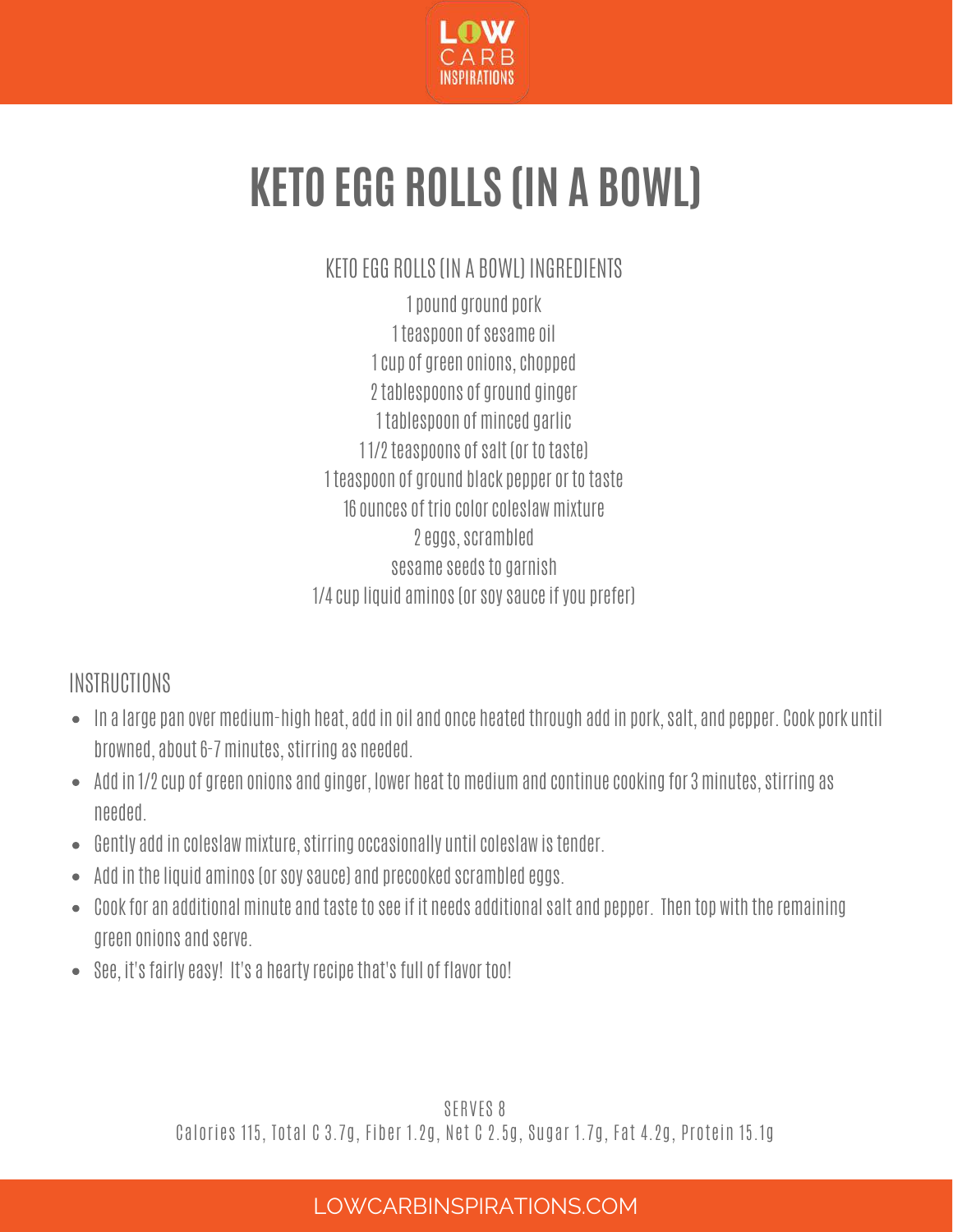

### **LOW CARB SHRIMP SCAMPI WITH ZOODLES**

LOW CARB SHRIMP SCAMPI WITH ZOODLESINGREDIENTS

3zucchinispiralized 1stick ofsalted butter 1/2tablespoon of olive oil 1 pound of raw shrimp 7 cloves of garlic minced 2lemonscut in half 1/4cup of white wine 2 tablespoons of parsley fresh or dried salt and pepper to taste

### **INSTRUCTIONS**

- $\bullet$  In a large pan over medium-high heat, melt butter and warm oil together.
- Add in garlic and cook until fragrant, about 1-2minutes.  $\bullet$
- Next, add in wine and cook2-3minutes, until winereduces.  $\bullet$
- Now add in shrimp, season with salt and pepper, cook 4-5 minutes, or until shrimp is pink.
- Add in lemon juice and parsley.
- Tossin spiralized zucchini and cook until warmed through.  $\bullet$
- Serve.  $\bullet$

SERVES 4 Calories 328, Total C 2.6g, Fiber .5g, Net C 2.1g, Sugar .1g, Fat 25.4g, Protein 23.9g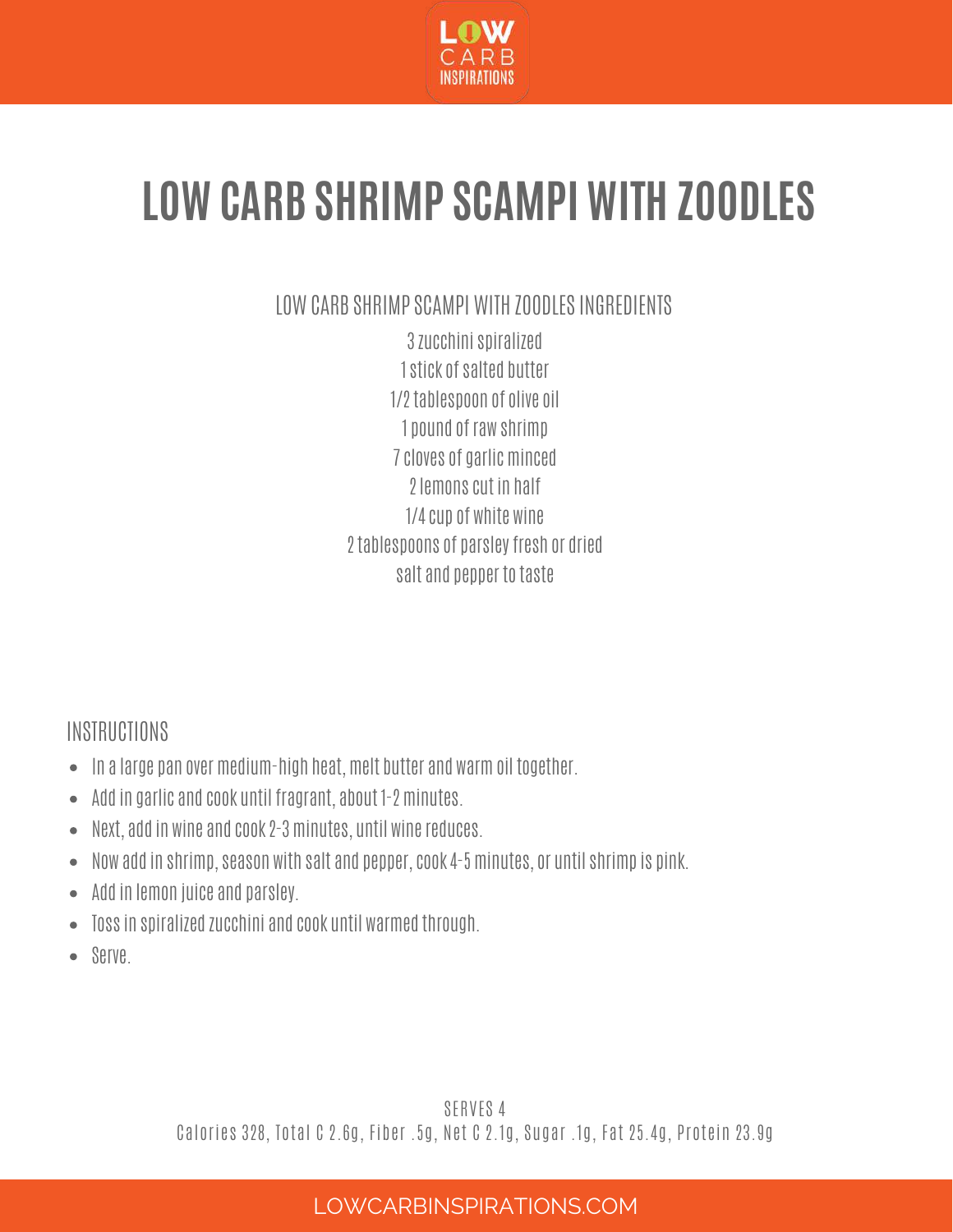

### **MEATZA PIZZA (CARNIVORE PIZZA)**

### INGREDIENTS

1/2lb ground beef 1 lb ground pork(Italian blend) 1 tsp salt 2tsp pepper 1 tbs Italian seasoning blend 1 tsp garlic powder 1 tsp onion powder 1 tsp xanthan gum 1 1/2cupsshredded cheese(3/4 ColbyJack3/4 MontereyJack) 1/4cup Parmesan Cheese

### TOPPING INGREDIENTS

1/4cup Parmesan Cheese 3/4cup Mozzarella Cheese 15slices pepperoni 1/2cup Rao's Marinara sauce 5leaves of fresh basil Red Pepper Flakes (optional)

### **INSTRUCTIONS**

- 1. Preneat the oven to 350 degrees.
- Line a 9x 13casserole dish with parchment paper. 2.
- 3. In a large bowl combine tne ground beet, ground pork, salt, pepper, Italian seasoning blend, garlic powder, onion powder, xanthan gum,shredded cheese, and 1/4cup Parmesan cheese.
- 4. USE YOUT NANOS TO MIX AII THE INGFEOIENTS TOGETHEF UNTIL IT'S AII TUIIY COMDINEO.
- 5. Spread the meat mixture evenly in the bottom of the casserole dish.
- 6. Bake at 350 degrees for 25 minutes or until the meat is fully cooked.
- 7. Remove the casserole dish from the oven. Drain the oil.
- 8. Iop the meat pizza with marinara sauce, 1/4 cup parmesan cheese, pepperoni and then mozzarella cheese as the final top layer.
- 9. Bake for another 5 minutes or until the cheese is fully melted.
- 10. Remove from the oven and top with fresh basil.
- Serve warmand enjoy! 11.

#### SERVES 12 (1 slice)

Calories 158, Total C 1g, Fiber 1g, Net C 0.5g, Sugar 1g, Fat 10g, Protein 10g